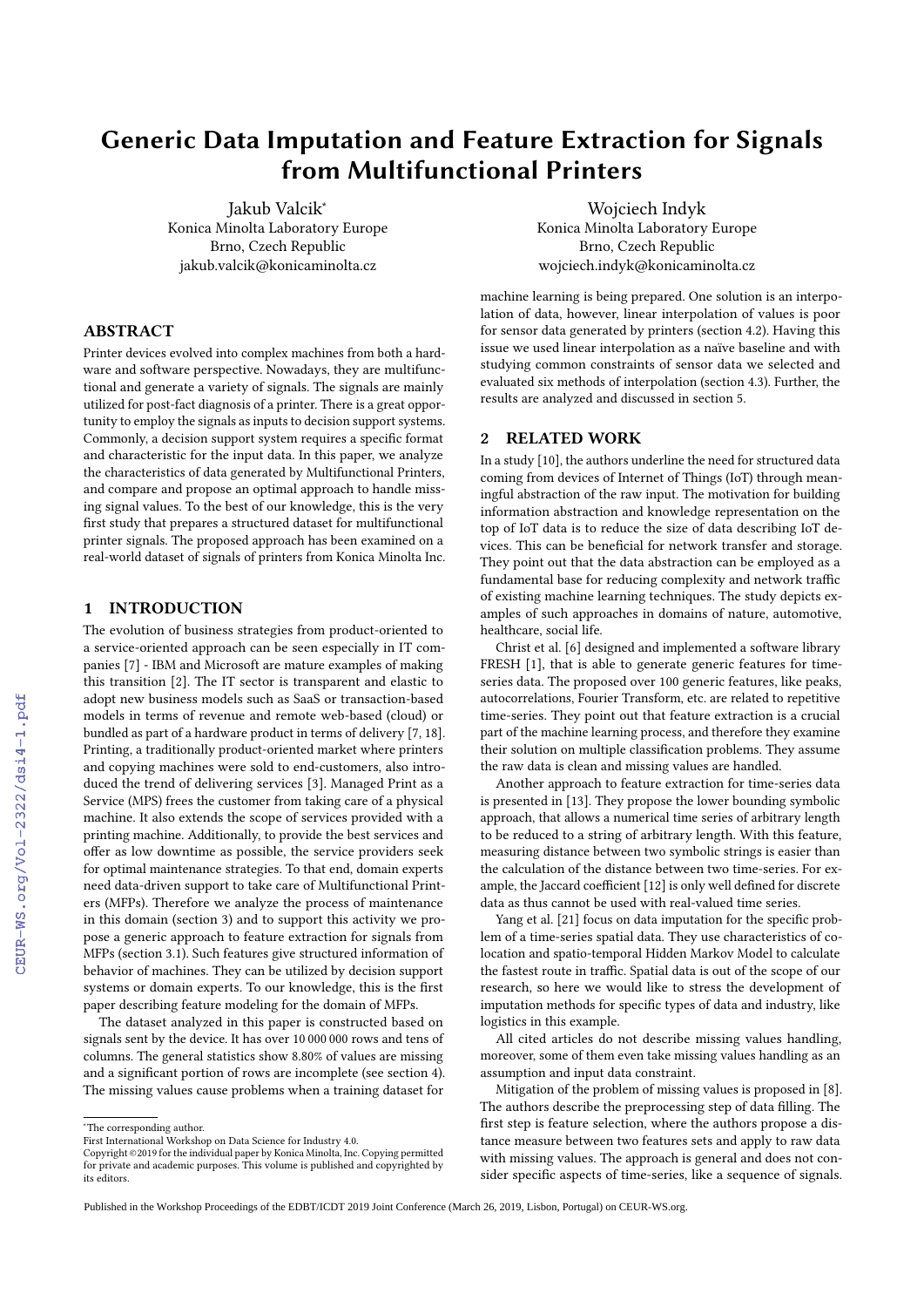However, such methods can also be applied to time-series. Review of general methods and algorithms for preprocessing of sequential data are presented in [\[15\]](#page-4-0).

# 3 PROCESS OF MAINTENANCE OF MULTIFUNCTIONAL PRINTERS

The MFP is a complex electro-mechanical device consisting of several autonomously working parts [\[14,](#page-4-1) [16\]](#page-4-2). Each part is equipped with its own set of sensors and controllers. These controllers are responsible for sending gathered information from sensors to the centralized database. Each part of the device is able to run self-diagnostics and evaluate its health status. Corrective actions can be initiated automatically when they occur and if the device is not able to return to the functioning state, the information about the error is reported to the centralized database and device itself is set to out of order state.

The MFP's problems collected in the centralized database are distributed to the responsible service departments. Each problem is assigned to a customer engineer who can analyze collected measurements from a device with maintenance need. Further, the engineer can remotely connect to the device when it is supported and collect more diagnostic up-to-date data, and optionally also remotely repair the device. If the remote repair is not possible, then the engineer is dispatched to the customer and solves the issue on site. During the first visit, the engineer verifies the root cause of the problem identified remotely and if needed the necessary spare parts are ordered. With the next visits, the problem is finally solved.



Figure 1: Process of maintenance of MFPs.

In the past, the organization, processes, and information systems grew organically which caused a few problems in the whole maintenance process chain. Moreover, the central database storing device measurements are not designed for analytical purposes. The major flaw of the system is missing information about customer engineer intervention- this information can be inferred by observing usage counters of particular parts and looking for sudden drops, i.e., part exchanges. In order to save data transfer, the measured signals are aggregated on the device side. That means the diagnostic data is usually sent to the centralized database on a daily basis. Thus, the normal time-granularity for logged information is one day but, on the one hand, there could be a situation when the device sends information twice a day (e.g., by customer engineer remote request) and, on the other hand, the device does not send information at all for a few consecutive days. The following subsections describe particular device measurements, introduce abstraction used for feature engineering process, and discuss other aspects of data and processes in the real world deployment which must be considered.

#### 3.1 Counters and States

MFPs produce a number of signals about the current state of a machine. Definition of the transformation of each type of signal to extract features for Machine Learning models would be exhaustive. We need to define abstract categories of signals where we can assign transformations that prepare data as Machine Learning features.

We realized that each signal can be classified as

- State: version of firmware, temperature, humidity, etc.
- Counter: number of printed (black/ color) pages, copied pages, number of use of particular part of the device, number of paper jams, etc.

This categorization reduces an effort of the invention of features to only two types of data. The Counter type is characterized by a natural number, non-decreasing monotonicity, starting from zero. Also, the *State* can be either number (e.g., temperature) or category (e.g., software version). There is no strict dependency between the previous and the current state (e.g., monotonicity of consecutive feature values), however, for some states, we can define a transition graph describing allowed transitions between states.

## 3.2 Global aspects of data and processes

We used data from multiple divisions (countries and continents) for the feature modeling. We included the name of the division in the dataset, as a feature, that is one of the states of a device.

Multiple obstacles can be faced by following this approach. The first is the integration of data from various types of systems for the logging of device behavior and maintenance, used in each division. The second is the range of temperature and humidity, that is specific for each geographical region. There are at least three possible approaches for such specific data in the context of Machine Learning:

- (1) Get data as is, having better coverage of feature space, but less similarity of examples between countries;
- Normalize data to  $[0, 1]$  range according to the yearly temperatures in each region;
- (3) Exclude that information from the dataset to keep similarity between examples over divisions but lost some information on the state of a machine.

We decided to use the data as is, to limit the scope of the described experiment. The second and the third options are transformations, so they will be considered in a separate experiment. In this case, the model is able to decide either to use temperature and humidity for each division separately (using the derived name of division from the features) or globally or not at all.

The third aspect of using global data for a single Machine Learning model is the fact of different rules of maintenance and utilization of MFPs for each division. Rules depend among others on a number of available engineers in a division, cost of maintenance or Service Level Agreements (SLAs). This aspect is also not in the scope of this research.

## 4 EXPERIMENTS

## 4.1 Dataset description

We worked on a dataset that is over several years history of reporting signals by MFPs at Konica Minolta. We selected one model type of MFP because the database was designed for operations, not analytics and the meaning of columns can differ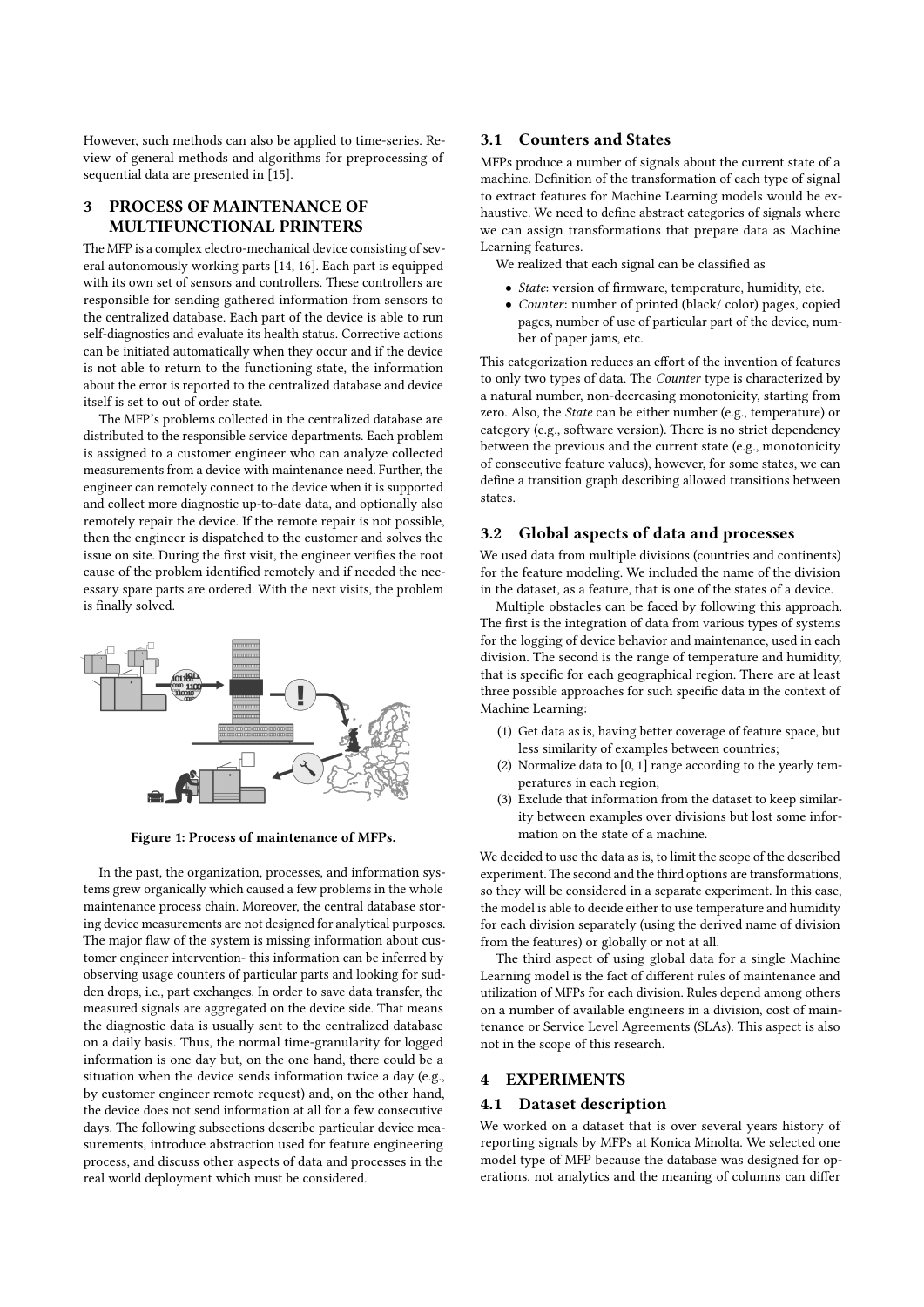between different MFP model types. The dataset contains signals we categorize as either States or Counters according to our observation in the previous section.

The dataset is composed with signals sent by the device. Devices should send at least one signal per day. However, sometimes there is no signal received by the server from a device for several days in a row. It can be caused by, e.g., network problems, or power off of the machine. In consequence, the dataset that contains more than 10 000 000 rows has 8.80% of missing values but from the perspective of incomplete rows, there is a significant portion of rows with at least one missing feature.

## 4.2 Linearity of counter features

In this experiment, we calculated the linear regression model, based on timestamps and values of a feature for each feature and machine (MFP) in the dataset. Then we applied these models to the data to check how linear data is in each feature. First, we aggregated results of predictions per machine and, for each of them, calculate Root Mean Square Error (RMSE) as an appropriate measure of error of models, where the distribution of error is more likely to be Gaussian than the uniform distribution [\[5\]](#page-3-0). Then we calculated the second aggregation to 1st quantile (Q1), median, 3rd quantile (Q3) and average. We omit minimum and maximum as prone to be outliers. The results are presented in the table [1.](#page-2-0)

<span id="page-2-0"></span>Table 1: Linearity of features - RMSE of models for each device

| metric                | mean    | Q1      | median                             | Q3               |
|-----------------------|---------|---------|------------------------------------|------------------|
| Jams:                 |         |         |                                    |                  |
| Total                 |         |         | 20239.32 7219.14 14362.14 26411.54 |                  |
| Paper Feed Conveyance | 0.78    | 0       | 0                                  | 0.42             |
| Automatic Doc. Feeder | 3.51    | 0.01    | 0.73                               | 2.38             |
| Tray1 Paper Feed      | 2.99    | 0.01    | 0.64                               | 2.16             |
| Tray2 Paper Feed      | 0.48    | 0       | 0                                  | 0.38             |
| Print                 |         |         | 15641.15 4880.76 10520.74 20543.13 |                  |
| Parts:                |         |         |                                    |                  |
| Total                 |         |         | 16479.86 5812.15 11658.23 21411.40 |                  |
| Tray1 Feed Roller     | 9851.18 | 1526.41 |                                    | 5539.23 12619.08 |
| Tray2 Feed Roller     | 2631.54 | 113.43  | 404.86                             | 1657.03          |
| Drum Rotation Time    | 1906.54 | 603.26  | 1239.28                            | 2305.48          |

There are two groups of features. The first is related to jams of paper in printers. The characteristic of counters of jams in feeders (Paper Feed Conveyance, Automatic Document Feeder, Tray1/Tray2 Paper Feed) is near linear ( $RMSE$  = < 0.1) for the first quantile of machines. Counters of the total jams and the print are non-linear (because of large RMSE > 1000) even for the first quantile of machines. The second group is related to parts. There is no relation of linearity among counters in this group.

## 4.3 Interpolations

The experiment for feature interpolation is based on a comparison of multiple spline methods. Splines are widely used to fit a smooth continuous function through discrete data. The interpolation algorithm is based on piecewise polynomial fitting. This allows us to use low-order polynomials and reduce computational complexity and numerical instabilities that arise with

higher degree curves [\[19\]](#page-4-3). Cubic Hermite spline is one of the spline representatives; it is used for interpolation, i.e., line curve passes through the guiding points. Each piece of cubic Hermite spline is determined by values and derivatives (tangents) of its endpoints as is illustrated in Figure [2.](#page-2-1)

<span id="page-2-1"></span>

Figure 2: Spline interpolation on three points a,b,c. Dashed lines show tangents in their respective points.

Examined methods are  $f$ mm, that is the spline by [\[9\]](#page-4-4) (an exact cubic is fitted through the four points at each end of the data, and this is used to determine the end conditions). Method hyman computes a monotone cubic spline using Hyman filtering of a method f mm fit for strictly monotonic inputs [\[11\]](#page-4-5). The method monoH computes a monotone Hermite spline according to the method of [\[4\]](#page-3-1). Natural splines [\[20\]](#page-4-6) and periodic splines [\[17\]](#page-4-7) are also used in this experiment. For the purpose of the experiment we randomly selected 20% of known data to be missing values in the dataset. Therefore, we can measure the RMSE of the values interpolated by examined methods and real values of features.

Table 2: Relative RMSE of interpolation. Linear model (lm) as the base: 1

| metric               |         |        |   |       |      | fmm hyman lm monoH natural periodic |
|----------------------|---------|--------|---|-------|------|-------------------------------------|
| Jams:                |         |        |   |       |      |                                     |
| Total                | 536.15  | 608.92 | 1 | 0.07  | 0.08 | 6.67                                |
| Doc. Feeder          | 0.02    | 0.59   | 1 | 0.01  | 0.01 | 1.82                                |
| Tray1 Feed           | 0.01    | 0.004  | 1 | 0.004 | 0.01 | 0.30                                |
| Tray2 Feed           | 0.03    | 0.01   | 1 | 0.01  | 0.01 | 0.39                                |
| Control              | 67.31   | 0.01   | 1 | 0.01  | 0.01 | 0.76                                |
| Print                | 12.11   | 94.58  | 1 | 0.07  | 0.08 | 5.92                                |
| Parts:               |         |        |   |       |      |                                     |
| Total                | 110.14  | 28.37  | 1 | 0.29  | 0.29 | 5.25                                |
| Tray1 Roller 1513.01 |         | 115.65 | 1 | 0.09  | 0.10 | 13.60                               |
| Tray2 Roller         | 912.90  | 126.66 | 1 | 0.01  | 0.01 | 4.16                                |
| Drum Rot.            | 3733.57 | 234.90 | 1 | 0.11  | 0.11 | 14.64                               |

The RMSE of MonoH is maximally 29% of the linear interpolation and minimally 0.4%. The second top method is a natural algorithm. It is the same results for most of the examined metrics. It's worse than MonoH for 4 of 10 metrics. The other algorithms are significantly worse than MonoH for most of metrics. The worst interpolation method is  $f$ *mm*, that is worse than linear interpolation for 7 of 10 metrics.

Figure [3](#page-3-2) shows a Counter signal of a single arbitrary selected machine. Further, six interpolation methods applied to the raw data are depicted in this figure. We can see the proximity of interpolations to the raw data. Hyman and monoH estimates real values better than natural and fmm methods for interpolations between April and May on the chart. Interpolations of missing values in the second half of April shows that periodic, natural and fmm does not fit the requirement of monotonicity of the Counter value and causing bigger error than monoH.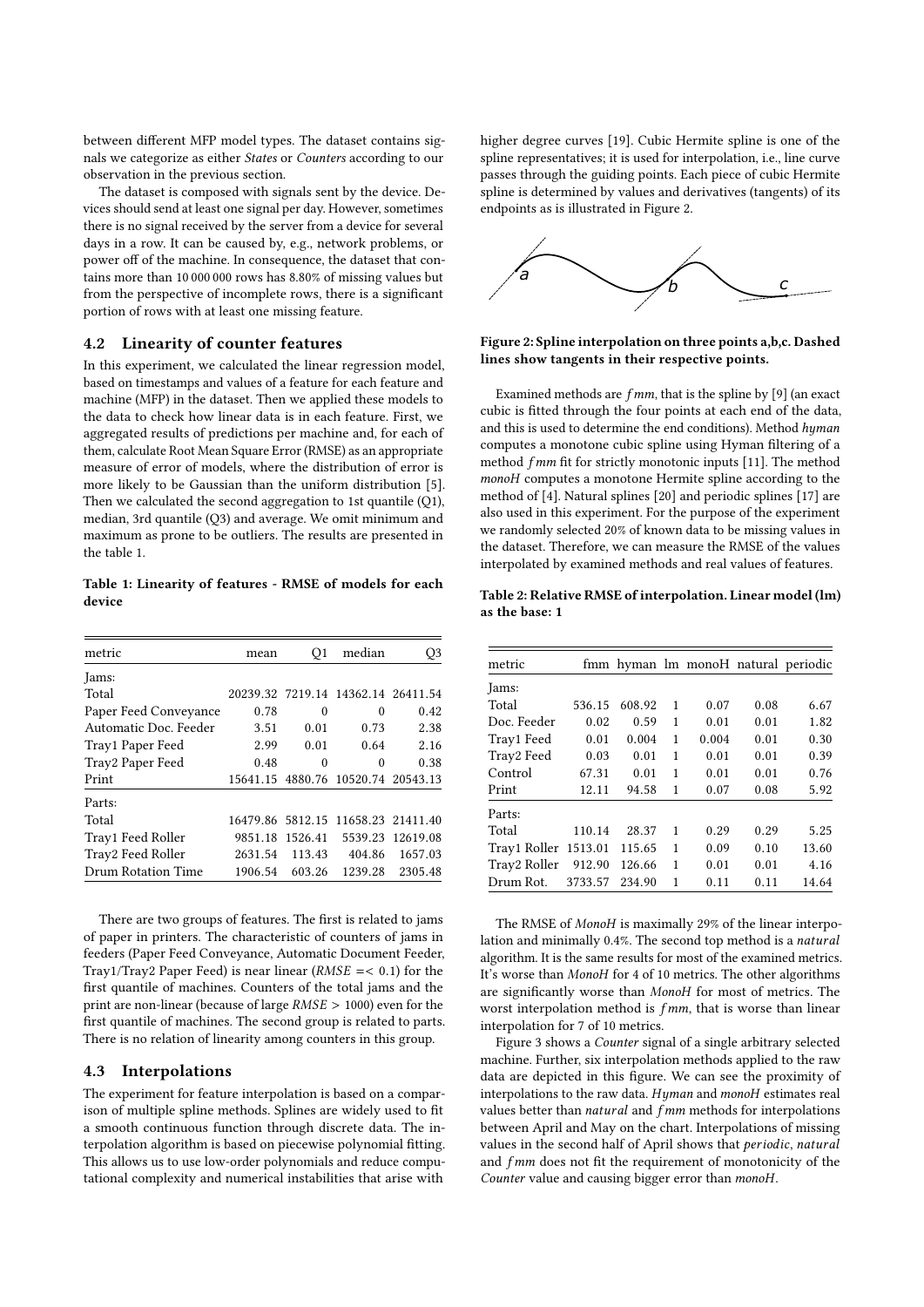<span id="page-3-2"></span>

Figure 3: Example of interpolation of a Counter for a single arbitrary selected machine. Raw data as the line.

## 5 DISCUSSION OF RESULTS

We can see that linearity of features depends on the type of feature even among counters. More general features like Total Jams or Total Parts utilization has a higher error (for all kind of aggregations) than more specific features in each category (i.e., in jams and parts respectively). It is because the total counter is a sum of all counters in a category. Total counters have larger "steps" in its values. It is depicted in figure [4.](#page-3-3) It is also visible that linear interpolation of a counter with large steps (a) has a higher error than a counter with small steps (b). The largest error is for the sum of them (c). Therefore linear interpolation is a naïve approach to data imputation of MFP counters.

<span id="page-3-3"></span>

#### Figure 4: Example of a linear interpolation of counters (a, b) and sum of them (c). RMSE are 4.61, 1.03, 4.92 respectively

Linear interpolation works well only for some of the machines and specific signals, like a number of jams for feeders. For those types of signals, the RMSE of the first quantile of results is  $=<$ <sup>0</sup>.01, which is acceptable from the business perspective. However, the other types of counters, like total jams, print jams, and all examined part counters have non-linear characteristics even for the first quantile of machines. Therefore some more sophisticated methods of interpolation were examined.

Two out of five alternative examined methods of interpolation are better than the linear model. MonoH is the best interpolation method for all examined signals. Metrics related to Parts were harder to interpolate than Jams. Jams were easy to interpolate for all methods (relatively to the other metrics).

MonoH is significantly better (at least a few times less RMSE) than linear interpolation for both near-linear and non-linear signals. It means the MonoH can be a general method of interpolation of missing data for counters from MFPs.

Linear interpolation does not fit into sudden changes of counter values. MonoH and hyman have the smallest RMSE among examined method, significantly lower than the others. Characteristics of the two methods allow accommodating a sudden change of counter with keeping monotonicity of predicted values.

The periodic method is not able to fit into the sudden drops of counters, because they are not regular events. In consequence, the predicted regular drops of counters cause large RMSE for that method. An example of this situation is presented on the Figure [3,](#page-3-2) where the three last values of periodic method are the most distant from the real value among all examined methods.

## 6 CONCLUSIONS AND FURTHER WORK

Missing data handling is an essential predicament of time series modeling for MFP generated signals. Described characteristics of features related to such devices helps to select the optimal method of filling of missing values. Conducted experiments confirmed a good fit of the monotone Hermite spline for this specific domain.

This paper is the very beginning stage of defining standards of data processing in the domain of MFPs. We described specific aspects of data of MFP source and propose an approach to generic feature engineering. We selected and examined six approaches to the filling of missing data. Further, we measured the error of each selected method to the ground truth. Based on the findings, we can recommend using MonoH and hyman interpolation methods in the context of MFP signals.

Our further research will focus on applications of the proposed framework of feature modeling to the input of Machine Learning algorithms for problems relevant to MFPs, like decision support for maintenance of devices, so-called predictive maintenance.

#### 7 ACKNOWLEDGMENTS

The authors would like to thank Matej Dusik, Markus Maresch, Dragan Spasic, Arame Shanazari for their invaluable support. This research was supported by Konica Minolta Laboratory Europe.

#### **REFERENCES**

- [1] 2018. Automatic extraction of relevant features from time series:: blueyonder/tsfresh.<https://github.com/blue-yonder/tsfresh> original-date: 2016- 10-26T11:29:17Z.
- [2] Zahir Ahamed, Takehiro Inohara, and Akira Kamoshida. 2013. The Servitization of Manufacturing: An Empirical Case Study of IBM Corporation. International Journal of Business Administration 4, 2 (March 2013). [https:](https://doi.org/10.5430/ijba.v4n2p18) [//doi.org/10.5430/ijba.v4n2p18](https://doi.org/10.5430/ijba.v4n2p18)
- [3] Nils-Petter Augustsson, Jonny Holmstrom, and Agneta Nilsson. 2015. From Technological Transitions to Service Transitions : A Study of Attenuation Effects in IT Service Provisioning.  ${\it Journal\ of\ the\ Korea\ society\ of\ IT\ services}$ 14, 2 (June 2015), 337–354.<https://doi.org/10.9716/KITS.2015.14.2.337>
- <span id="page-3-1"></span>[4] R. Carlson and F. Fritsch. 1985. Monotone Piecewise Bicubic Interpolation. SIAM J. Numer. Anal. 22, 2 (April 1985), 386–400. [https://doi.org/10.1137/](https://doi.org/10.1137/0722023) [0722023](https://doi.org/10.1137/0722023)
- <span id="page-3-0"></span>[5] T. Chai and R. R. Draxler. 2014. Root mean square error (RMSE) or mean absolute error (MAE)? – Arguments against avoiding RMSE in the litera-ture. Geosci. Model Dev. 7, 3 (June 2014), 1247–1250. [https://doi.org/10.5194/](https://doi.org/10.5194/gmd-7-1247-2014) [gmd-7-1247-2014](https://doi.org/10.5194/gmd-7-1247-2014)